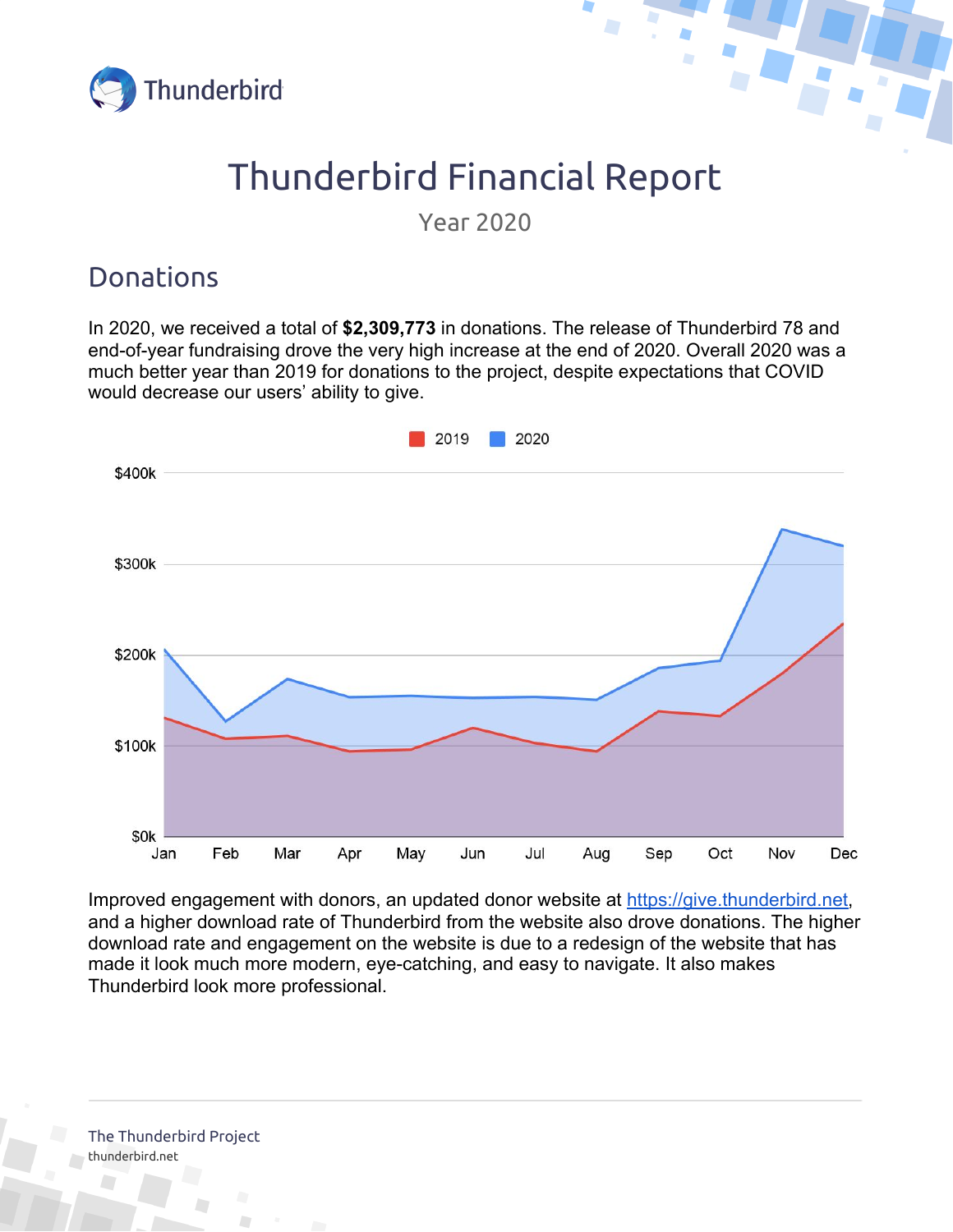



### Year-to-Year Donation Performance

There has been a steady increase in year-to-year donations to the project, made very clear when looking at each year since 2017.



As noted in the section above on this year's performance, there have been a variety of efforts undertaken by the team in order to improve engagement of donors as well as ensuring that our users are aware of the need for their financial support.

#### **A Note on Non-Donation Income**

Non-donation income is currently negligible, less than a fraction of a fraction of a percent. For this reason, and because it comes from only one source (a partnership with Gandi for users to get new email addresses) - the specific amounts have been left out.

The Thunderbird Project [thunderbird.net](https://www.thunderbird.net/)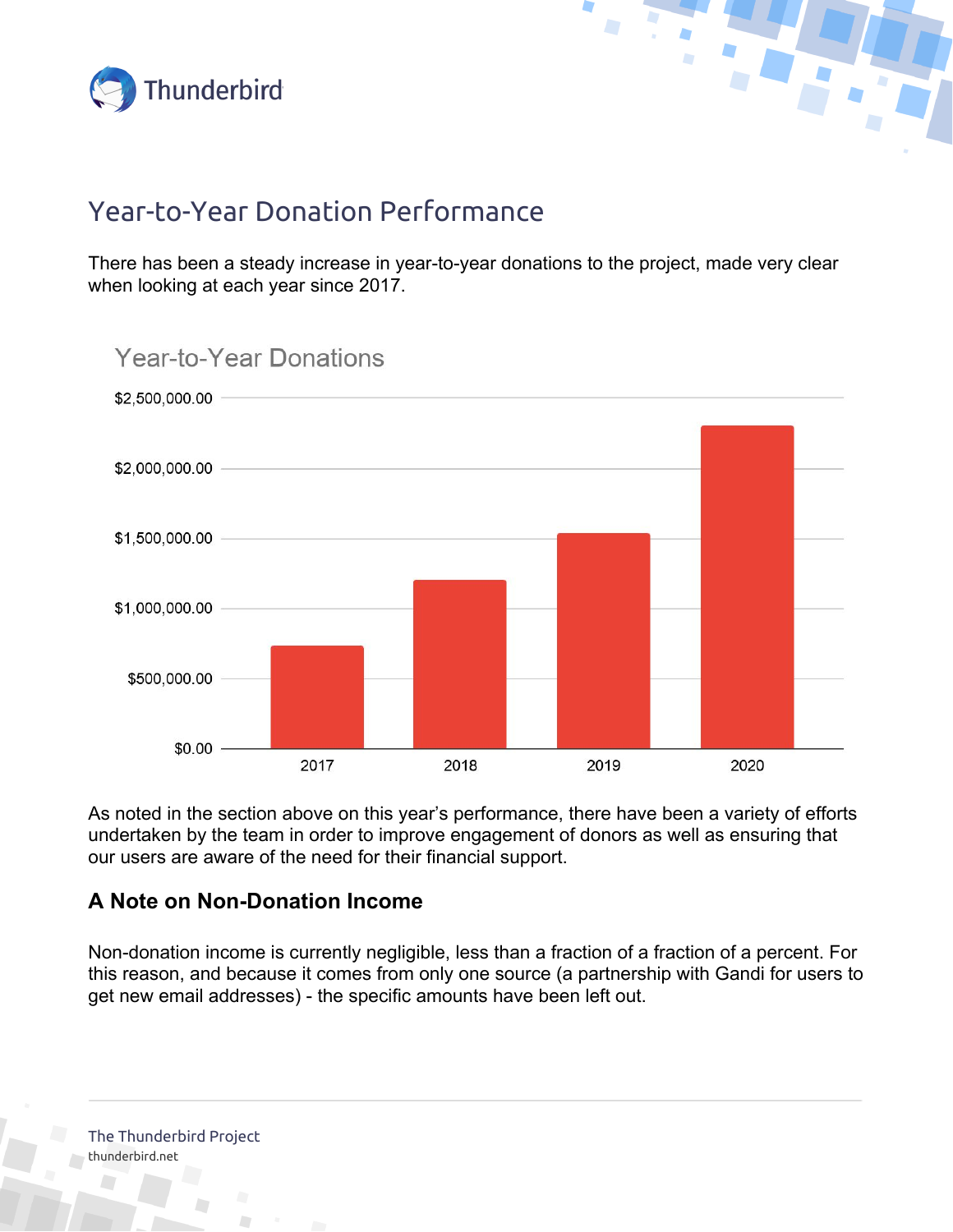

## Spending



Personnel is where most of the project's money is spent and these are people paid to work on Thunderbird. There is a breakdown of the roles of people working on Thunderbird below.

Professional services includes HR, Tax services, and agreements with other Mozilla entities, for example access to build infrastructure.

The remaining items help us to run a business, such as services and technology that help us communicate and manage operations. In total we spent **\$1,550,152** in 2020.

The Thunderbird Project [thunderbird.net](https://www.thunderbird.net/)

D